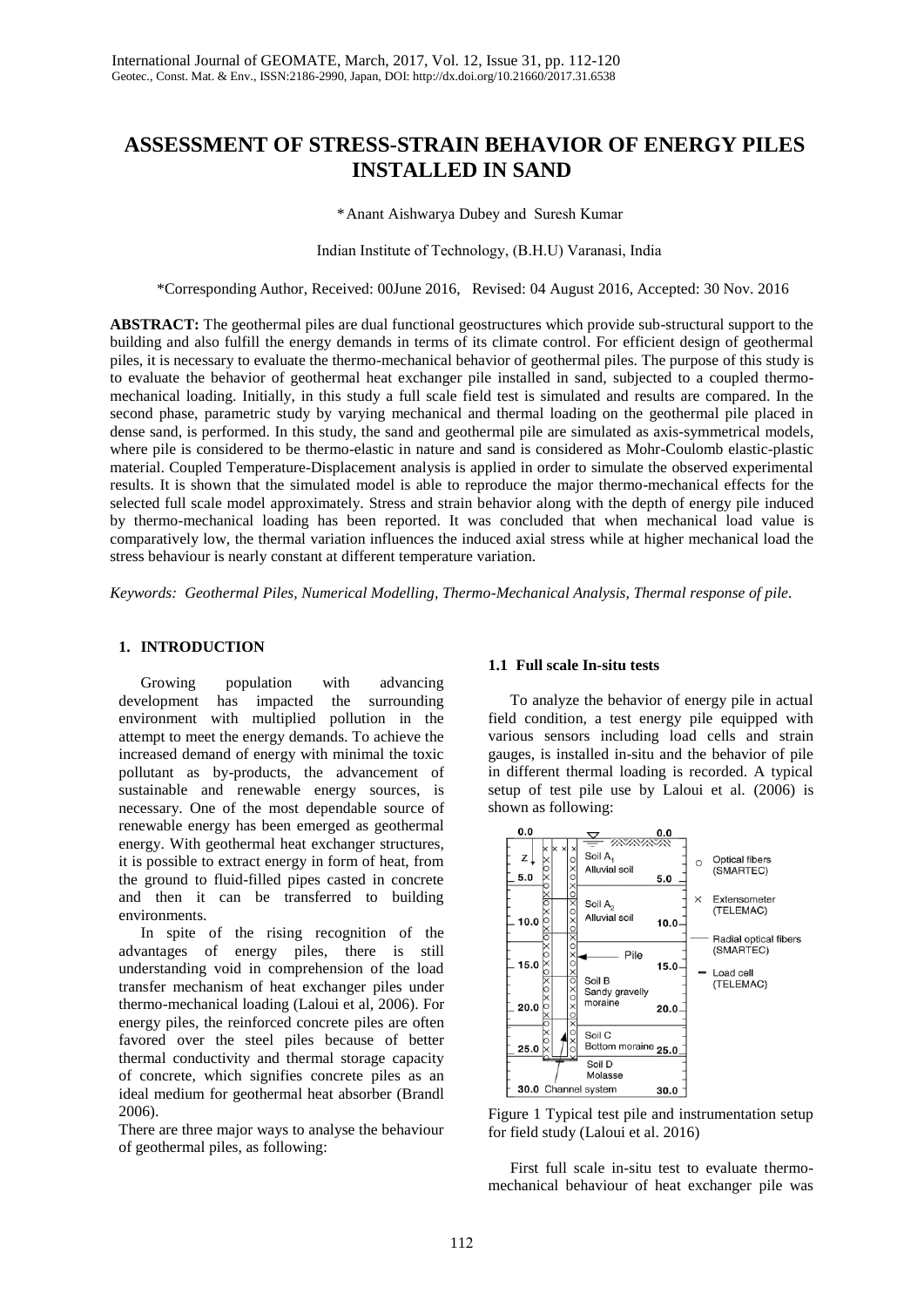done by Brandl et al. (1998, 2006). An instrumented pile, forming part of an operational GSHP system of 143 piles, was installed during construction works for a rehabilitation centre in Bad Schallerbach, Austria. A seven-storey building is supported by these piles, which were part of a piled raft. The test pile was equipped with fissure meters at three levels, and thermo-elements at five levels and pressure cells at the toe and the head of pile. Data extraction was done intermittently in different seasons of the year for several years.

Second field trial on geothermal piles was undertaken at École polytechnique fédérale de Lausanne (EPFL) by Laloui et al. (2003, 2006), Switzerland. They reported pile uplift and temperature-induced axial stress in the pile is higher as compared to that caused by the mechanical load.

Amis et al. (2008) and Bourne-Webb et al. (2009) performed energy pile field trials in Lambeth College, London, UK. The test site is located within the grounds of the Clapham Centre of Lambeth College in South London.

# **1.2 Laboratory scale and centrifuge modelling**

Laboratory scale modelling is another effective alternative to assess the behaviour of energy piles. These models are cost effective and also assist to categorize the analysis for particular parameters. To produce the field like geostatic stress condition in order to investigate stress-strain behaviour of heat exchanger piles the Centrifuge models are developed.

McCartney et al. (2010) carried-out centrifuge model tests heat exchanging centrifuge scale deep foundations under 60°C heating and subsequent cooling to 25°C and reported an improvement in shaft capacity of the piles caused by heating which causes increase in confinement stress.

Wang et al. (2012) evaluated the load carrying capacity of laboratory scale model heat exchanger piles applying coupled thermo-mechanical loading and reported that temperature should be considered as an important parameter since it influences the load carrying capacity of the piles.

Wang et al. (2012) performed centrifuge experiments considering coupled thermo-poremechanical FE analysis on heat exchanger piles in saturated and partially saturated silt, respectively. They studied the strain-displacement behaviour of the scaled pile and temperature distribution adjacent to the pile assuming the soil region as linearly elastic and isotropic.

Goode et al. (2014) also investigated Centrifuge test on energy piles in sand. They perceived uniform thermal axial strain profile for pile due to heating of the pile and reported upward shift of the pile head.

Kramer et al. (2014) performed laboratory scale modelling of energy pile by applying thermal load on pile via liquid (ethyl-glycol and water) with an inbuilt PVC pipe in order to simulate the real phenomena of thermal load transfer. They concluded increase in velocity of flowing fluid escalates the performance of the energy pile, though, as higher velocity of fluid requires more power, it may have unfavorable effect on seasonal performance factor of the system. They also reported that variation of circulation speed doesn't affect the temperature of surrounding soil significantly. It was established by the laboratory scale model testing that the positive and negative temperature gradient have equal and opposite effects on the heat transfer and on soil temperature increment. It should be noted that, it was not a centrifuge model, so stress analysis was not performed.

Ng. et al (2014) carried out centrifuge study and reported that when temperature increases the pile capacities of heat exchanger piles also increased, with respect to the initial pile capacity of the reference pile. The increase in pile capacities was attributed to an increase in ultimate shaft resistance and toe resistance. It was deduced that for a pile subjected to a temperature increase, its increase in capacity is mainly contributed by the increase in shaft resistance.



Figure 2 Overview of typical model package for centrifuge (Ng et al. 2014).

### **1.3 Numerical Simulation and Analysis:**

Another effective way to analyze the Thermo-Mechanical behaviour of energy pile is by application of theoritical and Numerical Simulation methods, employing techniques like finite element analysis to study the complex behavior of energy piles. The benefit of numerical modelling over scale modelling and field study is that varying the different constraints, parametric studies can be performed.

Laloui et al. (2006) carried out finite element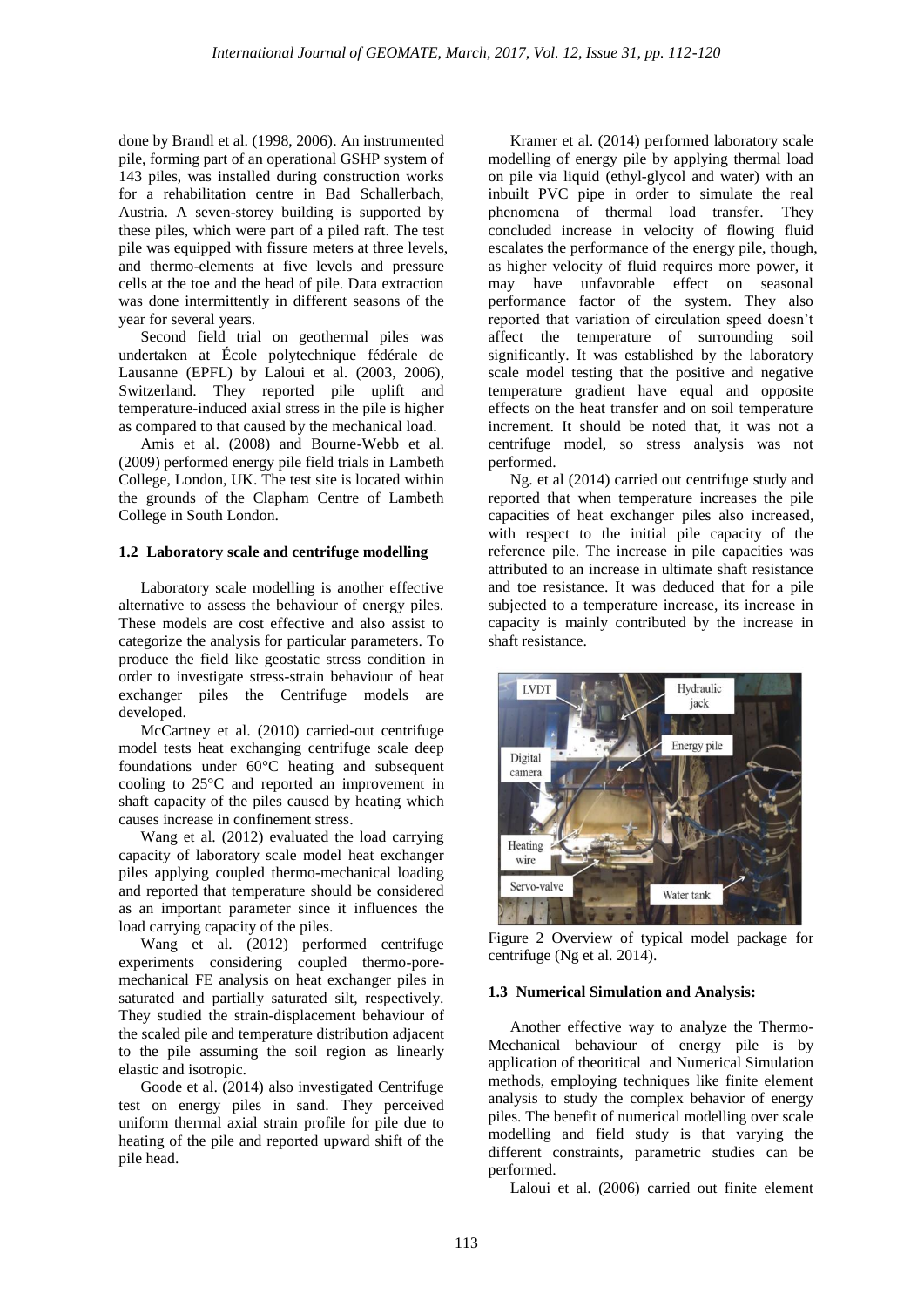(FE) analyses of heat exchanger piles. They reported that the thermal piles might experience an uplift as differing to the conventional piles, which usually settles when a static dead weight of building acts.

Amatya et al. (2012) investigated the results obtained from in-situ tests on energy piles during heating and cooling. They witnessed that the temperature of the pile after a thermal recovery cycle, was always marginally higher than the initial temperature in each trial, signifying a aggregation of thermal magnitude around the test pile.

Design charts were proposed by the Ground Source Heat Pump (GSHP) association for probable axial stress and pile head displacement of heat exchanger piles. They anticipated that with an increase in pile temperature, the axial stress and pile uplift also increses.

Ghesami-Fare and Basu (2013) carried-out heat transfer analysis on heat exchanger piles employing finite difference method and reported that heat transfer happens in radial direction from geothermal piles.

Arson et al. (2013) studied the effect of presence of air pocket at the soil– pile interface in heat propagation from the geothermal piles in dry sand. They perceived that an insulating effect is induced by air pocket at the pile–soil interface and therefore, transmitted heat is appeared to be less to the ground, when compared to the case of perfect bonding, which results in in better heat transfer to the pile from soil. They also detected that debonding due to presence of air pocket has a critical influence on the bearing capacity of the pile due to decrement in the frictional resistance of the soil.

Mimouni and Laloui (2014) numerically considered the radial strains and its effect on the soil–structure interaction for the heat exhanger piles.

Saggu et al. (2014) studied stresses and displacement of the energy piles in sand and the surrounding soil under cyclic thermo-mechanical loading using the software package Abaqus Simulia. They applied 50 cycles of thermal loading of  $\Delta T =$ 21°C on different load magnitudes and concluded that Negative Shear stress is generated near the pile head in the soil and The ultimate capacity (limit load) of the energy pile is unaffected by temperature changes.

Di Donna and Laloui (2015) investigated the effect of cyclic heating of the pile on the settlement behavior and reported that, the pile settlement rises for the initial five heating cycles and after that the settlement becomes approximately constant. They also concluded that additional settlement induced over the settlement owing to mechanical load, is in the order of 10%, which may have been caused probably due to application of thermal loads.

# **2. SIMULATION AND PARAMETRIC STUDIES**

In this paper an axisymmetric, nonlinear transient thermo-mechanical finite element analyses have been simulated for a friction pile (floating) in dense sand media. The pile and soil geometries are generated as separate parts utilizing FE software Abaqus simulia 6.16.

# **2.1 Validation of Finite Element Model under Thermo-Mechanical Loading**

For the scrutiny the simulated programmes reliability a full scale in-situ pile was simulated and the results were compared, which were found to be in decent agreement with the reported results.

The Full scale test chosen for validation of simulation method, was the test performed at EPFL by Lyesse Laloui as availability of data and work done on the model was found to be convincingly extensive.

The results of finite element analysis performed on heat exchanger piles under combined thermomechanical loading, have been validated by contrasting the simulation results with the in-situ pile load test data and numerical simulation results reported by Laloui et al. (2006).

Laloui et al. (2006) executed energy pile load tests in-situ at Lausanne, Switzerland for a period of 28 days which included heating duration of 12 days and cooling duration of 16 days. The diameter of the pile was 1 m and length of the pile was 26 m, correspondingly. The variation in temperature simulated was  $\Delta T = 21$  °C.

Mohr–Coulomb model was used for analysing the soil stress–strain response. The pile is assumed to be thermo-elastic in Nature.

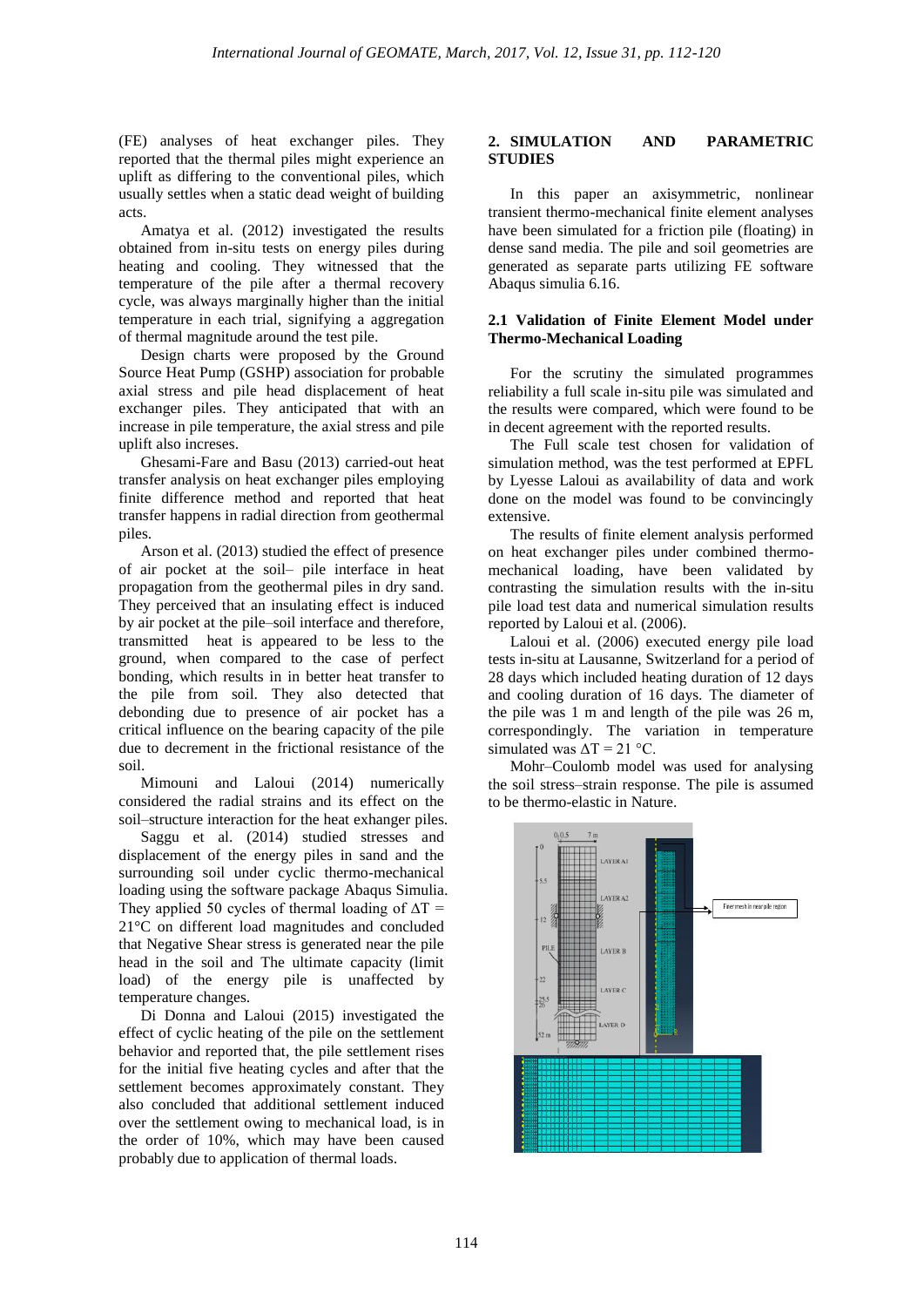Figure 3 EPFL energy pile-soil profile, Mesh elements used for simulation (mesh elements near pile element are kept finer and in far boundary the mesh is coarser)

A total of 10645 element are used for simulation of three different sizes with minimum being  $0.005625$  m<sup>2</sup> in near regions to the pile and maximum is  $0.0675$  m<sup>2</sup> in far field regions while in the finite element analysis by Laloui et al, coarse 634 elements were considered.

Table 1 Material Properties Used for First Validation (Laloui et al, 2006)

| Properties                                              | Soil<br>A1       | Soil<br>A2   | Soil<br>B    | Soil<br>C        | Soil<br>D | Pile      |  |
|---------------------------------------------------------|------------------|--------------|--------------|------------------|-----------|-----------|--|
| <b>Mechanical Properties</b>                            |                  |              |              |                  |           |           |  |
| Poisson's<br>Ratio (vs)                                 | 0.14             | 0.14         | 0.2          | 0.2              | 0.15      | 0.2       |  |
| Elastic<br>modulus (Es)<br>in MPa                       | 259              | 259          | 451          | 634              | 3865      | 27800     |  |
| Mohr-Coulomb Plasticity Properties                      |                  |              |              |                  |           |           |  |
| Frictional<br>angle $(\phi)$                            | $30^\circ$       | $27^{\circ}$ | $23^{\circ}$ | $27^{\circ}$     |           |           |  |
| Dilation angle<br>$(\psi)$                              | $\boldsymbol{0}$ | $\mathbf{0}$ | $\mathbf{0}$ | $\mathbf{0}$     |           |           |  |
| Apparent<br>cohesion $(c_s)$<br>in Pa                   | 5000             | 3000         | 6000         | 2000<br>$\theta$ |           |           |  |
| <b>Thermal Properties</b>                               |                  |              |              |                  |           |           |  |
| Thermal<br>conductivit<br>$y$ $(k_s)$ in<br>(W/m °C)    | 1.8              | 1.8          | 1.8          | 1.8              | 1.1       | 2.1       |  |
| Specific<br>heat $(C_s)$ in<br>$(J$ /°C)                | 1200             | 1230         | 1200         | 1091             | 785       | 800       |  |
| Coeff. of<br>thermal<br>expansion<br>$(\alpha_s)$ (/°C) | $10^{-5}$        | $10^{-5}\,$  | $10^{-4}$    | $10^{-4}$        | $10^{-6}$ | $10^{-5}$ |  |



Figure 4 Comparison between Present Simulation Results and Experimental and Numerical Simulation Performed by Laloui et al, 2006.

The pile was installed in a multi-layered soil deposit which consists of alluvial soils, sandy gravelly moraine and mollase. 1,300 kN load was applied axially on the pile. Laloui et al. (2006) simulated the in-situ pile test numerically considering a thermo-elasto-plastic, Drucker– Prager model for soil and the pile was considered as linear elastic model. In the present simulation, axisymmetric, thermo-mechanical finite element analysis of a similar 26 m long pile with 1 m diameter is performed by applying the coupled temperature-displacement analysis step in Abaqus Simulia 6.16. The elastic and thermal material properties for the concrete pile and the soil layers have been adopted from Laloui et al. (2006) and are reported in Table 1. Thus, the results of Simulation were found to be in good agreement with experimental results.

### **2.2 Axis-symmetrical Model details used in this study**

Figure 5 displays geometry of pile and soil and the Finite Element mesh for the pile–soil region. The far-field soil boundary in the vertical direction has been situated at fifteen times distance of the pile diameter from the axis of symmetry and centre of pile. The soil boundary at the bottom is located at one pile length (i.e. 15 meters) distance from the bottom tip of the pile.

The far-field soil boundary in the vertical direction has been restrained for horizontal displacement by applying roller support and the soil boundary at the bottom has been controlled for both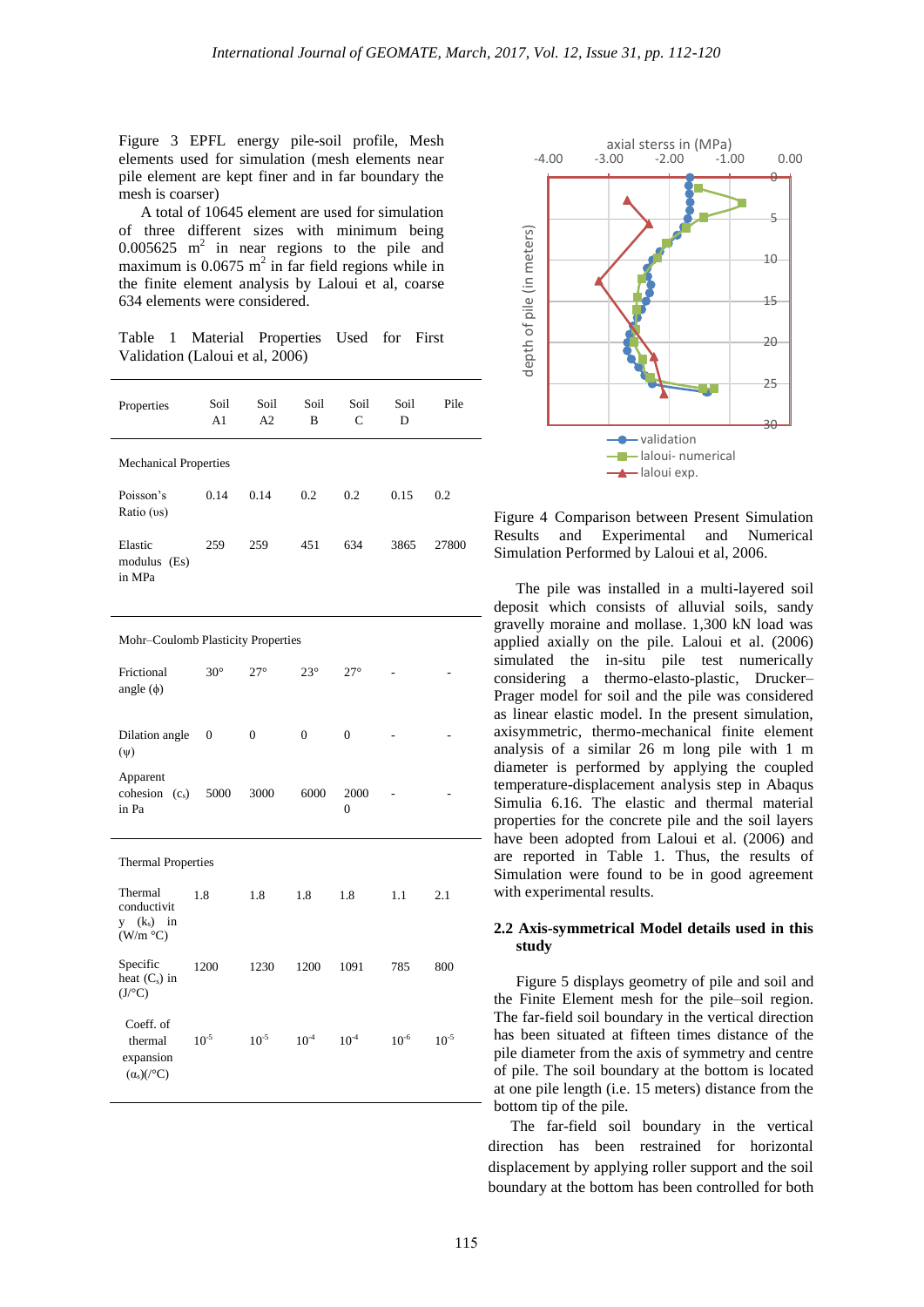vertical and horizontal displacements by applying pinned support. The thermal boundary conditions are provided in the simulation, which includes heat flow through the far-field in vertical and the bottom boundaries of the mesh. Heat flux is supposed to be nil from axis of symmetry to pile and soil. The ambient soil temperature is presumed to be 15 °C (Laloui et al. 2006). The Finite Element region has been assigned using axisymmetric thermally coupled four node bilinear displacement and temperature elements (CAX4T) for both soil and pile. Shear strain localization might occur close to the pile–soil interface, and as a consequence, shear band development may take place in the first column of elements following to the pile shaft. Hence, a refined mesh has been used nearby the pile–soil interface for soil.



Figure 5 Pile soil Geometry and the FE mesh for pile soil domain for present simulation.

CAX4T elements were generated with minimum size of  $0.005625$  m<sup>2</sup> in near regions of pile and maximum mesh size of  $0.0675m^2$  in far field regions. The material properties used for the simulation and parametric studies are given as follow:

Table 2 Material Properties Used for Parametric studies

| <b>Properties</b>                                                                      | <b>Homogeneous</b><br>sand | Geothermal<br>Pile |  |
|----------------------------------------------------------------------------------------|----------------------------|--------------------|--|
| <b>Mechanical Parameters</b><br>Poisson's Ratio (vs)<br>Elastic modulus (Es) (MPa)     | 0.2<br>70                  | 0.2<br>27800       |  |
| Mohr-Coulomb<br>plasticity<br>parameters                                               |                            |                    |  |
| Frictional angle $(\phi)$                                                              | $30^\circ$                 |                    |  |
| Dilation angle $(\psi)$<br>Apparent cohesion $(c_s)$ (Pa)<br><b>Thermal Properties</b> | $\Omega$<br>5000           |                    |  |
| Thermal<br>conductivity $(k_s)$                                                        | 1.8                        | 2.1                |  |
| (W/m °C)<br>Specific heat $(C_s)$ $(J^{\circ}C)$                                       | 1200                       | 800                |  |
| Coefficient<br>thermal<br>of<br>expansion $(\alpha_s)/\mathrm{^{\circ}C}$ )            | $10^{-5}$                  | $10^{-5}$          |  |

The interfaces between the energy pile and the sand surfaces have been simulated as frictional contact in the tangential direction. The coefficient of friction (μ) between soil and concrete pile is considered as tan $\phi$ , where  $\phi$  is the internal friction angle of soil (saggu et al, 2014). In the normal direction a rigid contact between the pile and the soil, with zero penetration has been assumed.

A linear varying gap conductance value has been assigned for heat conduction between pile and sand. It is presumed that when the distance between the pile and the soil is nil, then the contact conductance between sand and pile is perfect.

#### **3. RESULTS AND DISCUSSION**

The thermo-mechanical analyses is done on the pile by for six different mechanical load cases varying from 50 kN to 2000 kN and three thermal variation for a period of 28 days which are  $\Delta T =$ 15 °C, ΔT= 25 °C and ΔT=35°C.

These combinations generates a total of different 18 thermo-mechanical load cases. Three aspects were mainly analysed in the study, Axial Stress, Radial Stress and Radial Strain Behaviour along the length of pile. A generalize analyses was performed based on the performance of energy pile based on the comparison of these aspects.

A simplified study plan can be given as shown in figure 6.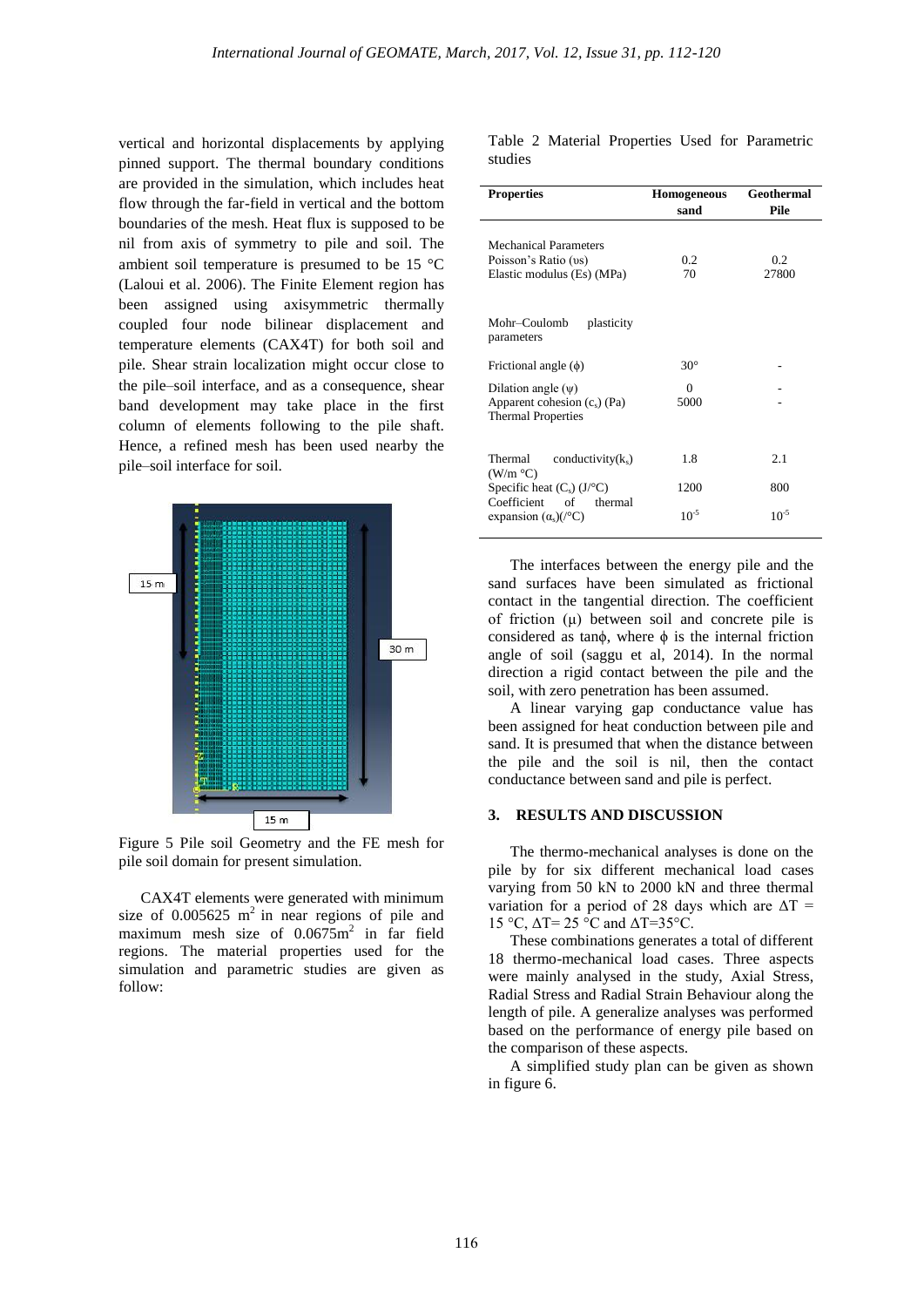

Figure 6 Synopsis of Investigation performed including different thermo-mechanical load case details.

**3.1 Axial Stress in Pile after a complete cycle of Heating and Cooling cycle** 





(b) At 250 kN axial Load



(c) 500 kN axial load



(d) 1000 kN axial load

(a) 50 kN Axial axial Load

Figure 7 Axial Stresses in Pile after Heating-Cooling Cycle at different loading at (a). 50 kN load (b). 250 kN load (c). 500 kN load (d). 1000 kN load (e). 1500 kN load (f). 2000 kN load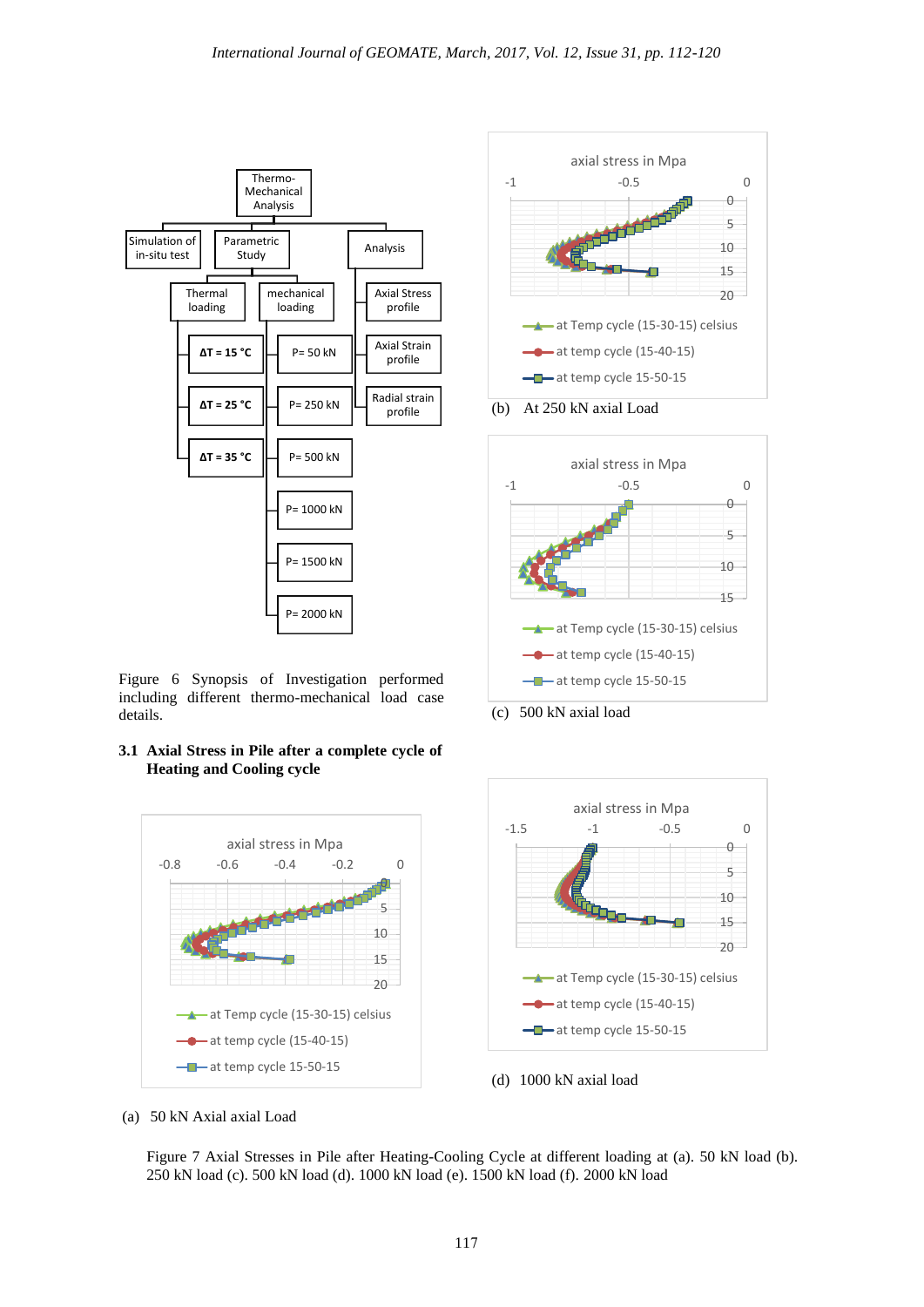





(f) 2000 kN axial load

# **3.2 Axial Strain in Pile after a complete cycle of Heating and Cooling cycle**



axial strain in 10-6 -30 -20 -10 0  $\theta$ depth of pile in meters depth of pile in meters 5 10 15  $-$  at temp var 15-50-15 at temp var (15-40-15) 20  $\rightarrow$  at temp var (15-30-15)







(d) 1000 kN load

Figure 8 Axial Strain in Pile after Heating-Cooling Cycle at different loading at (a). 50 kN load (b).250 kN load (c). 500 kN load (d). 1000 kN load (e). 1500 kN load (f). 2000 kN load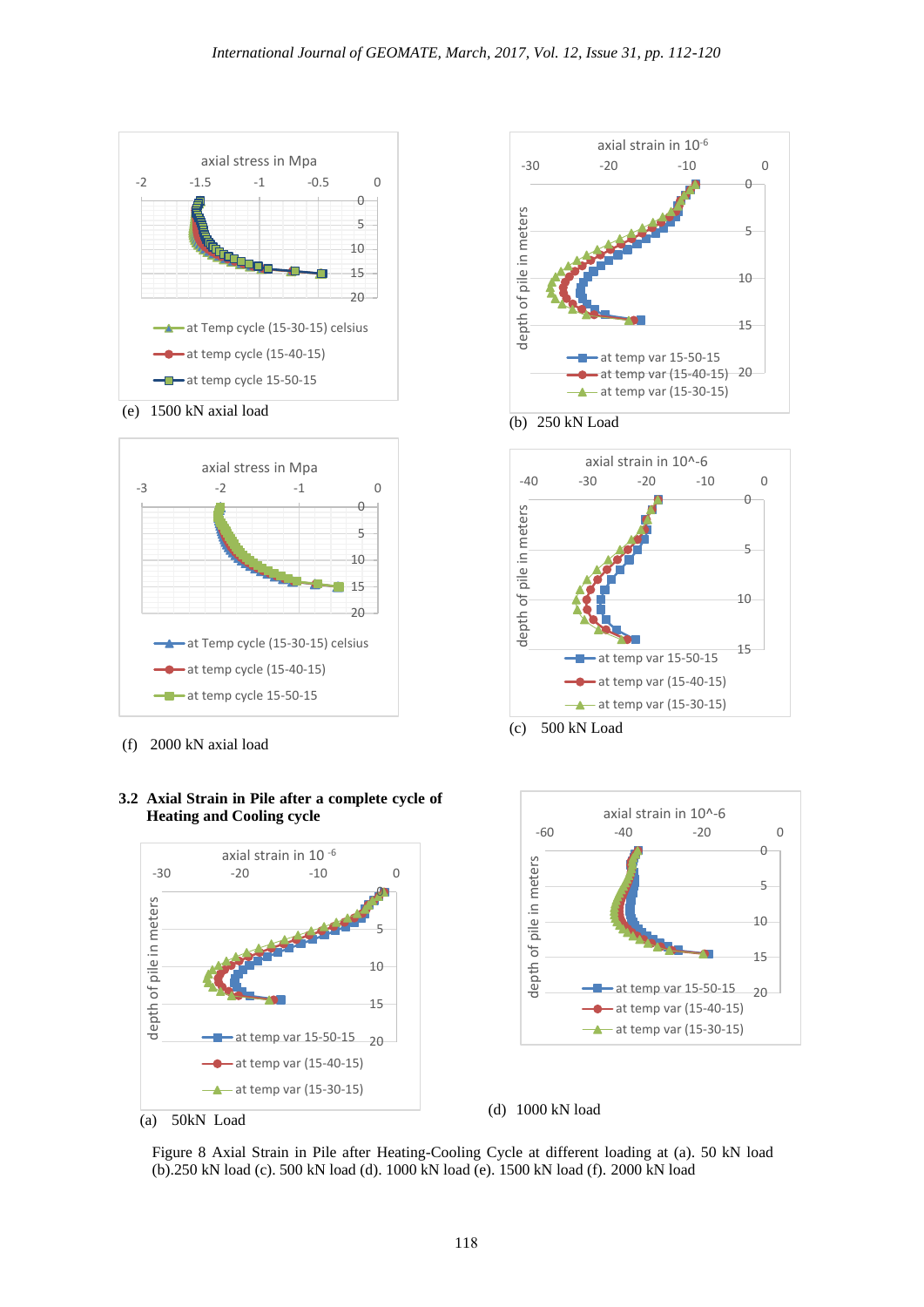

(e) 1500 kN Load



#### **4. CONCLUSION**

Geothermal Pile subjected to heating at different loading, varying both thermal load and mechanical load was analysed for a floating pile of diameter 1 meter and length 15 meter in dense sand.

The stress strain behaviour is analysed and it may be concluded that at low mechanical load the axial stress generated on the pile varies significantly with variation of thermal loading while, when Mechanical Load is at higher end (above 1000 kPa), the axial stress along the depth varies lesser. So it may be deduced that when mechanical load value is low the thermal variation influences the axial stress produced and at higher mechanical load the stress behaviour is nearly constant at different temperature variation, so the axial stress along the pile is majorly due to applied mechanical load.

It should be noted that here, thermal loading is not directly compared with mechanical loading quantitatively. As, the mechanical and thermal load are different in nature. The Conclusions are limited to the applied thermal loading cases only. If the thermal loading is increased enormously further, it may dominate to influence the stress-strain behaviour of pile. However, the temperature variation chosen here are based on rational temperature variation of different seasons.

Larger axial strain were noted at the tip of pile and sand surrounding the energy pile near head of pile.

# **References:**

- [1] Abaqus/Standard User's Manual, Version 6.16 (2016), Dassault Syste`mes Simulia Corporation, Providence, Rhode Island, USA.
- [2] Amatya B.L., & Laloui, L. (2012). Thermomechanical behavior of energy piles, (6), 503– 519.
- [3] Amis, A., Bourne-Webb, P., Amatya, B., Soga, K. & Davidson, C. (2008), "The effects of heating and cooling energy piles under working load at Lambeth College". Proc. 33rd Ann. and 11th Int. DFI Conf., New York, article no. 1620.
- [4] Arson C, Berns E, Akrouch G, Sanchez M, Briaud JL (2013) Heat propagation around geothermal piles and implications on energy balance,ISBN (13): 978-84-939843-7-3, 628– 635
- [5] Bourne-Webb, P., Amatya, B. L., Soga, K., Amis, T., Davidson, C. & Payne, P. (2009). "Energy pile test at Lambeth College, London: geotechnical and thermodynamic aspects of pile response to heat cycle". Geotechnique 59, No. 3, 237–248,
	- http:// dx.doi.org/10.1680/geot.2009.59.3.237
- [6] Brandl, H. (2006). "Energy foundations and other thermo-active ground structures". Ge´otechnique 56, No. 2, 81–122, http:// dx.doi.org/10.1680/geot.2006.56.2.81.
- [7] Donna A. Di, Torino P., Loria,. (2015). Numerical study of the response of a group of energy piles under different combinations of thermo-mechanical loads different combinations of thermo-mechanical loads, (February 2016). http://doi.org/10.1016/j.compgeo.2015.11.010
- [8] Ghesami-Fare O, Basu P (2013). A practical heat transfer model for geothermal piles. Energy Build 66:470–479
- [9] Goode, J.C., III, Zhang, M., and McCartney, J.S. (2014). Centrifuge modelling of energy foundations in sand. In ICPMG2014 – Physical Modelling in Geotechnics: Proceedings of the 8th International *Conference on Physical Modelling in Geotechnics*, pp. 729–735. doi:10.1201/b16200-100